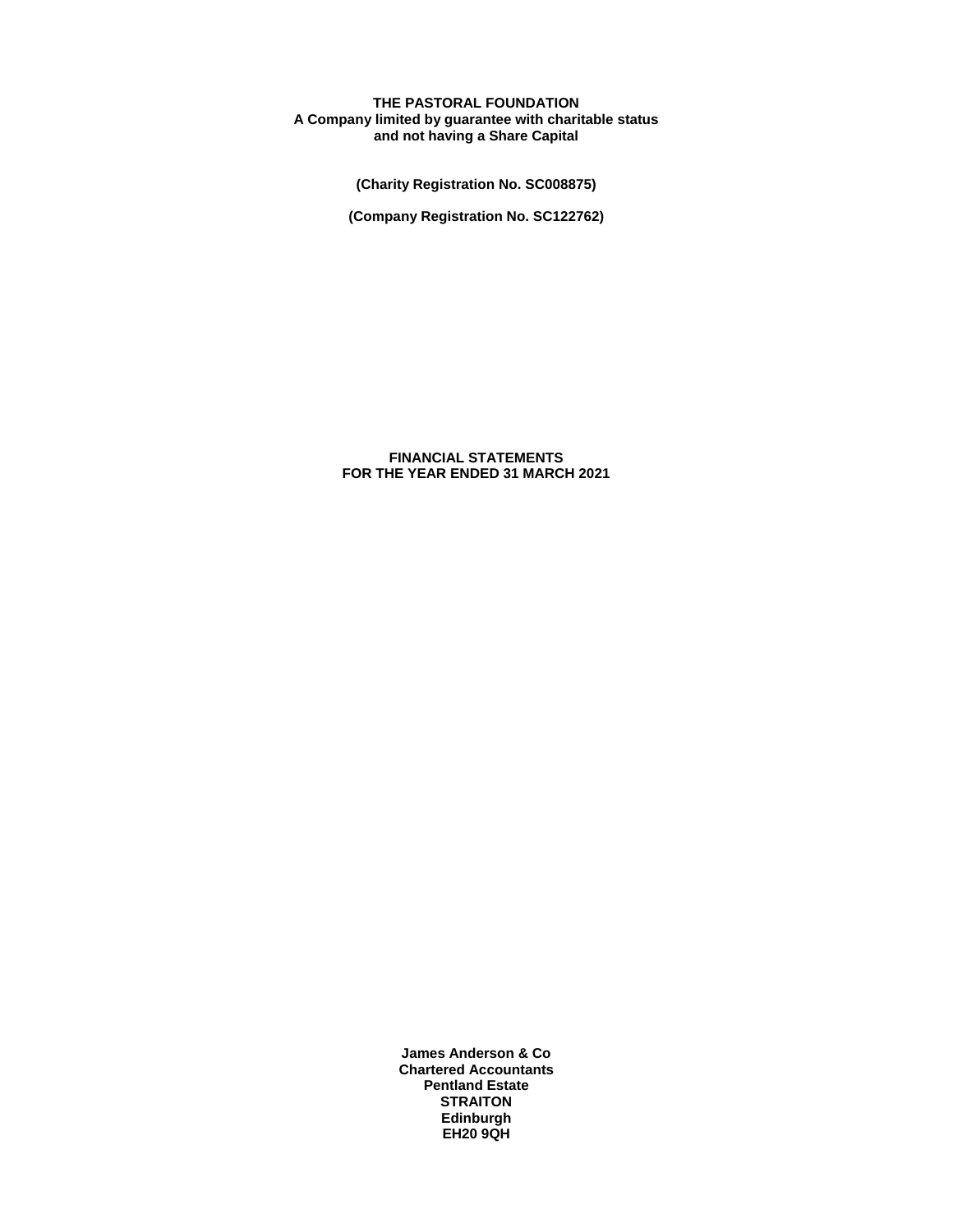# **FINANCIAL STATEMENTS For the year ended 31 March 2021**

# **CONTENTS**

|                                                                              | Page                 |
|------------------------------------------------------------------------------|----------------------|
| Charity Reference and Administrative Details                                 | 1                    |
| Trustees' Annual Report                                                      | $\mathbf{2}^{\circ}$ |
| Independent Examiner's Report                                                | 8                    |
| Statement of Financial Activities (including Income and Expenditure Account) | 9                    |
| <b>Balance Sheet</b>                                                         | 10                   |
| Notes to the Financial Statements                                            | 11                   |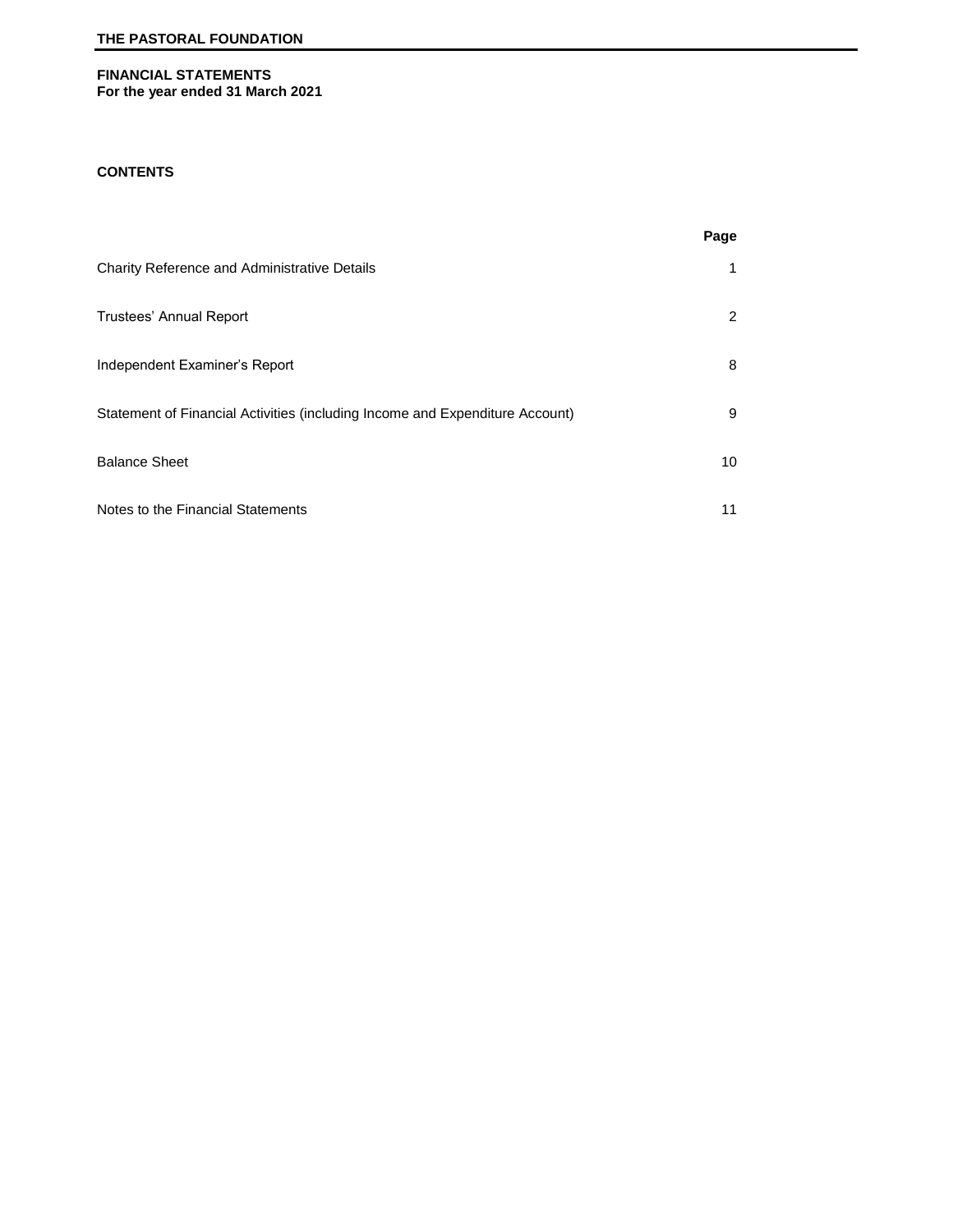# *Reference and Administrative Details*

| Company Name                 | The Pastoral Foundation (operating as PF Counselling Service)                                                                                  |
|------------------------------|------------------------------------------------------------------------------------------------------------------------------------------------|
| Charity registration number: | SC008875                                                                                                                                       |
| Company registration number: | SC122762                                                                                                                                       |
| <b>Trustees</b>              | Dick Manson (Chair)<br>Janet Buncle<br>Judith Fewell<br><b>Matthew Haggis</b><br>Alison Hampton<br>Dan Kelpie<br>Chris Brown<br>Naomi Walker   |
| Secretary                    | Matthew Haggis                                                                                                                                 |
| Treasurer                    | Dan Kelpie                                                                                                                                     |
| Director of Counselling      | Alison Hampton                                                                                                                                 |
| <b>Bankers</b>               | Bank of Scotland<br>8 Morningside Road<br>Edinburgh EH10 4DD                                                                                   |
| Independent Examiner         | <b>Allison Neill</b><br>James Anderson & Co<br><b>Chartered Accountants (ICAS)</b><br><b>Pentland Estate</b><br>Straiton<br>Edinburgh EH20 9QH |
| Registered Office:           | 8 Balcarres Street<br>Edinburgh EH10 5JB                                                                                                       |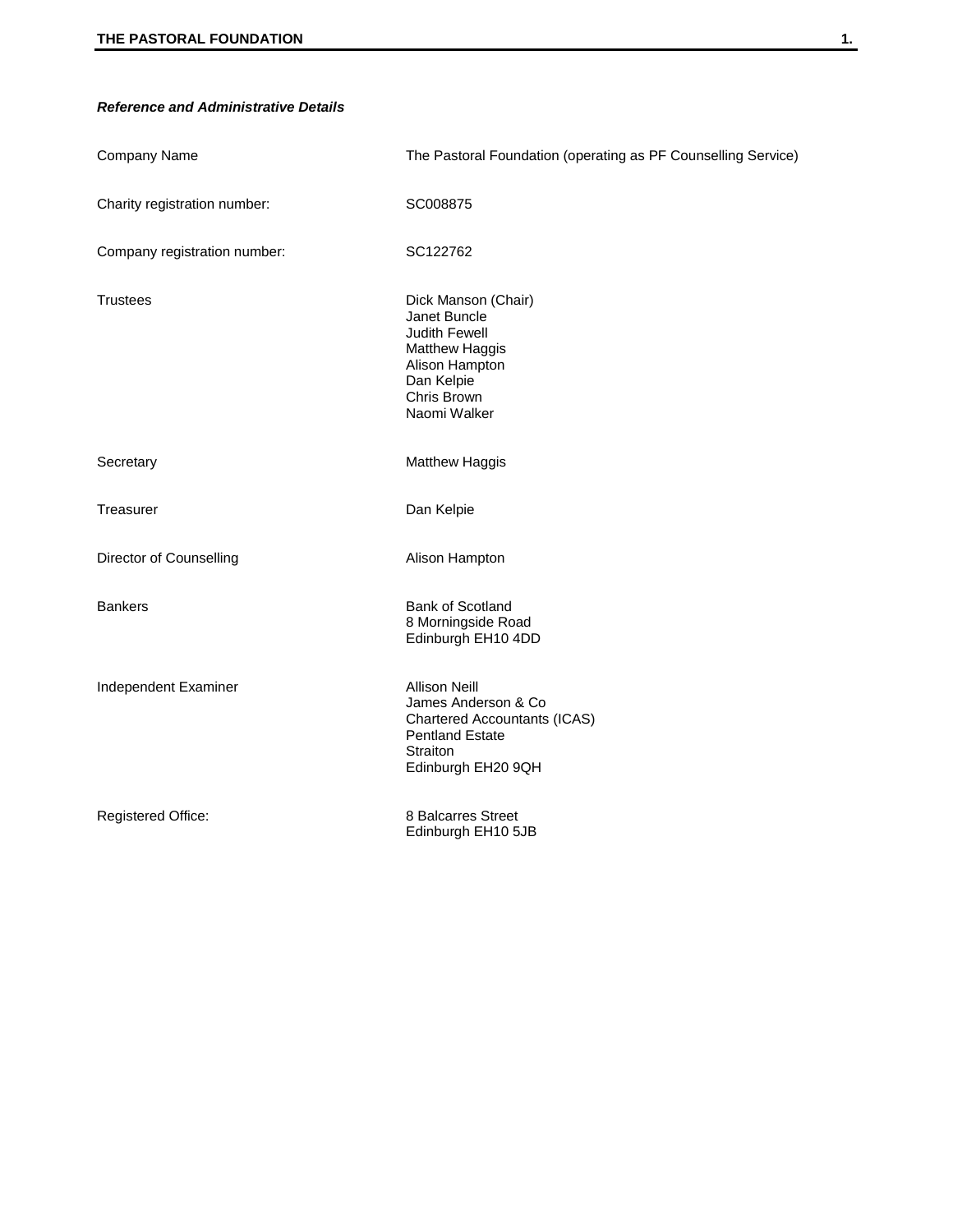## **Trustees' Annual Report For the year ended 31 March 2021**

The trustees who are also the directors present their annual report together with the financial statements of the Charity for the year ending 31 March 2021.

The financial statements comply with the Charities and Trustee Investment (Scotland) Act 2005, the Charities Accounts (Scotland) Regulations 2006 (as amended), the Companies Act 2006, the Memorandum and Articles of Association, and Accounting and Reporting by Charities: Statement of Recommended Practice (SORP) applicable to charities preparing their accounts in accordance with the Financial Reporting Standard applicable in the UK and Republic of Ireland (FRS 102).

#### **Trustees of the Charity**

The trustees of the charitable company are its directors for the purposes of charity law. The trustees who have served during the year and since the year end were as follows.

Trustees **Dick Manson (Chair)** Janet Buncle Judith Fewell Matthew Haggis Alison Hampton Dan Kelpie Chris Brown Naomi Walker

## **Chair's Report**

It is a great privilege to present the Annual Accounts and Trustees' Report for the PF Counselling Service for 2020/21.

Of course, this year we were all faced with the impact of the coronavirus pandemic, and PF was no different in this regard. At the very start of the year, restrictions meant that face to face counselling could no longer take place, and we had to move very quickly to on-line video and telephone consultations. Volunteers, staff and clients responded very quickly and positively to enable our service to continue with hardly any interruption.

At the end of the first lockdown, we started to move back to face to face counselling for those counsellors and clients who felt able to resume normal services, although many preferred to keep to on-line counselling while new infections continued to be identified. Again, in January, as COVID cases soared, on-line services were re-introduced for many counsellors and clients.

Telephone or video consultations were not possible for all our clients, but by the end of the year over 12,500 sessions had been attended, either on-line or in-person. Remarkably, this was 700 more sessions attended than in 2019/20! Many of our counsellors were as adversely affected by the pandemic as anyone else, so it is truly astounding that they were willing to continue donating their time, professional skills and enthusiasm to support over 660 individual clients.

Unfortunately, we were unable to offer our usual volunteering opportunities in reception work while the premises were closed, and then when office social distancing measures were in place. Because of this, the dedication of our small number of paid staff was particularly valuable and appreciated. At the end of the year our Business Manager, Aileen Murray, retired after ten years as the lynch pin of our highly-regarded administration team. We wish her well and all happiness, and we are pleased to welcome Anja Pogacnik in her place.

Our service, and all our work, is only made possible by the donations we receive every year, and once again I would like to express our gratitude to our clients and supporters. We are also very grateful to NHS Lothian, who have confirmed their confidence in the quality and significance of our work by agreeing another three years of contributions to our funds.

On behalf of all the Trustees I would like to thank everyone for their continued support.

Dick Manson **Chair**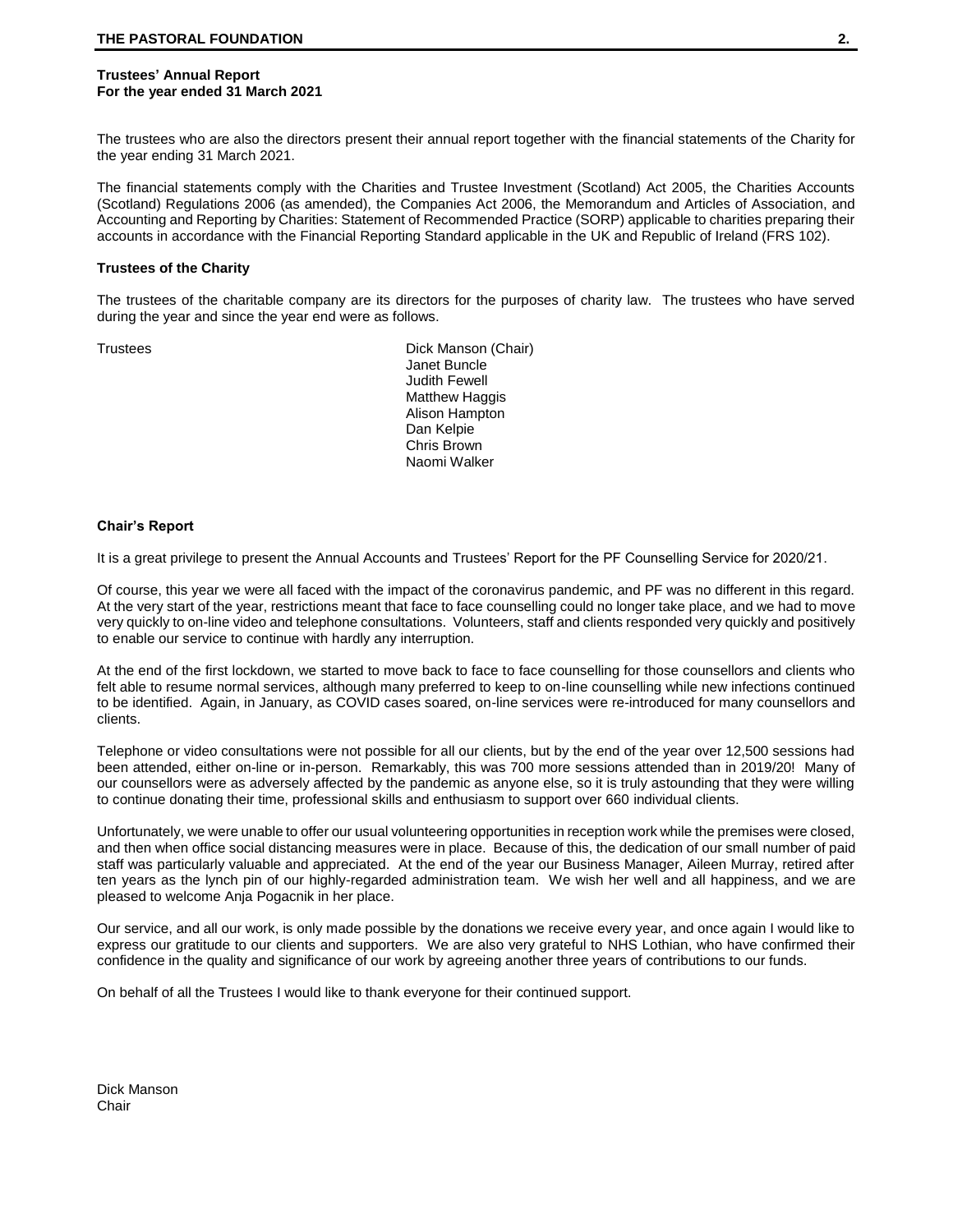## **Our Objectives and Activities**

The charitable objectives of the charity are:

- 1. to relieve persons in need of emotional, social, psychological or spiritual support by the provision of a professional counselling service;
- 2. to promote and provide education and training for volunteer counsellors with a view to raising the standards of counselling for the benefit of the community and, in particular, of those who are recipients of counselling.

The vision that shapes our annual activities remains the determination to be a counselling service that is recognised as:

- the most effective and professionally run voluntary counselling agency in Scotland
- attracting the best and most committed volunteer counsellors and offering them the best professional support
- enabling the widest possible range of clients to access life-changing talking therapies regardless of their ability to pay.

Our work impacts directly on the resilience of the communities in which our clients live. We offer support that can transform someone from being a burden to friends and family, and a drain on society, into a full contributor to the life of Scotland. Our counselling service can and has enabled clients to re-engage with full employment, to re-establish happy personal lives, and to re-enter the community life from which they may have been distanced.

The activities undertaken to achieve the charity's objectives fall into three main areas:

## **Providing Professional Counselling to the Citizens of Edinburgh and the Lothians**

- Running a counselling service (known as the PF Counselling Service) for those from across Edinburgh and the Lothians who are in need of counselling and psychotherapy. This includes providing and maintaining suitable premises, and providing appropriate administration to support everyone involved with an efficient use of resources.
- Contracting with freelance professionals to provide practice supervision for our counsellors, in line with the standards laid down by COSCA, the professional accrediting body in Scotland.
- Fundraising to support all our activities.

## **Supporting Volunteers and Volunteering**

- Providing opportunities for counsellors and psychotherapists who are qualified to Diploma level or above to use and develop their skills by volunteering in a professional counselling practice.
- Offering and promoting a range of continuing professional development training opportunities relevant to the work of the counsellors, which are sometimes open to counsellors from other agencies.
- Training and supporting non-counselling volunteers to provide vital receptionist and other services on the premises.

# **Engaging with and Supporting the Counselling Profession**

- Providing and supporting counselling practice placements to students at an appropriate stage of a professional training in counselling and psychotherapy.
- Working with other organisations and agencies, such as COSCA and Edinburgh Voluntary Sector Counselling Services Forum, to promote and support the work of counselling.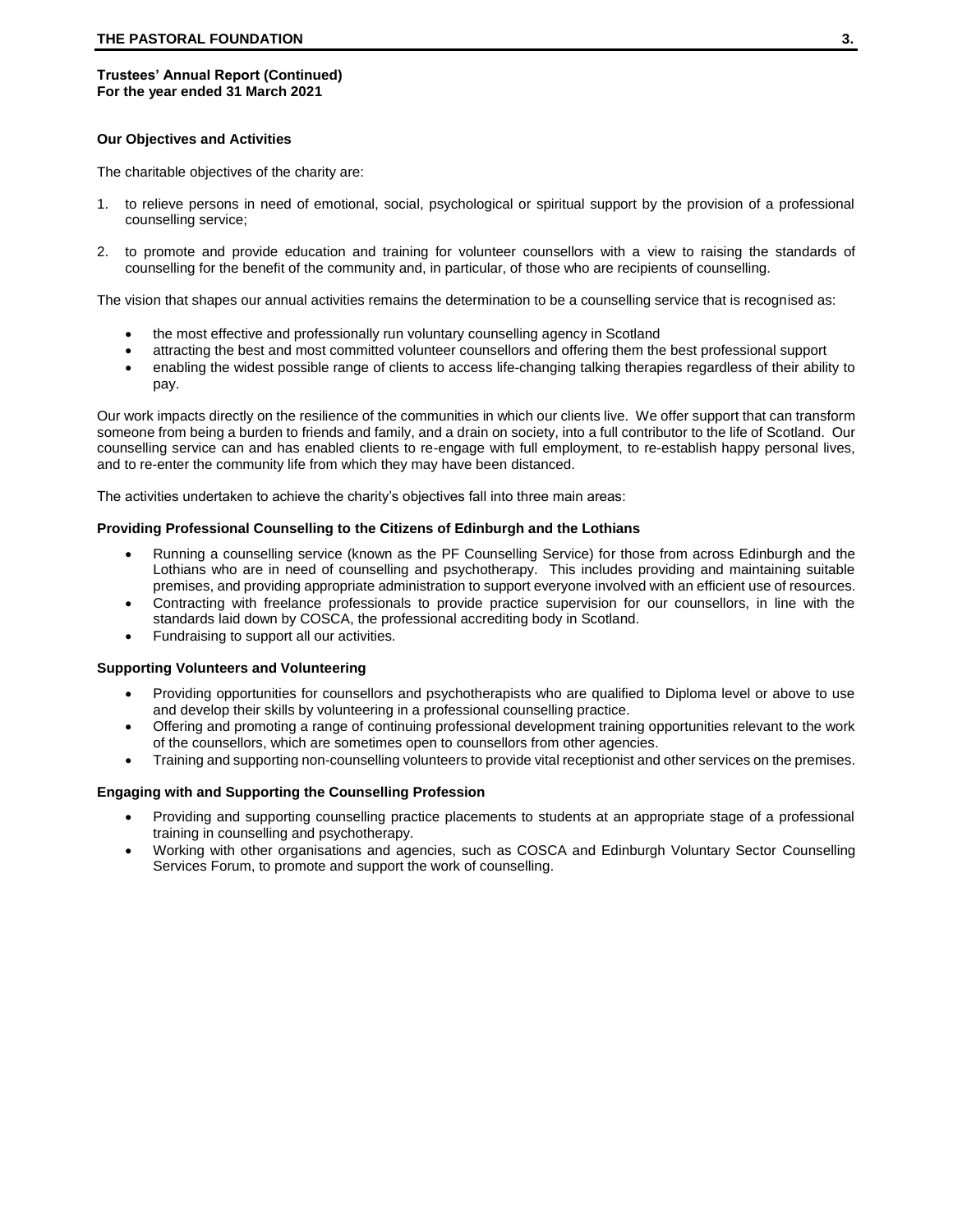#### **Achievements and Performance**

During the year 135 counsellors offered 14,185 possible sessions to 664 clients. Taking into consideration sessions which have to be cancelled or missed, the total number attended was 12,531. This is more counsellors and more sessions than we achieved in 2019/20, despite the restrictions of the ongoing coronavirus pandemic.

In March 2020 the PF was affected by the coronavirus pandemic, which involved vacating our premises and stopping all face to face counselling. Within a week we had set up remote office facilities, allowing all staff to work from home. Within two weeks we had enabled around 90% of our volunteer counsellors to be continuing their regular sessions remotely, with around 75% of our clients, using video meeting technology or voice telephone. We also managed to sustain client donations at around 70% of normal levels.

When Government regulations allowed a return to in-person sessions, we re-opened our premises to enable sociallydistanced working for those who needed or wanted a safe, confidential space away from home. We continued to manage a blend of remote and in-person sessions for all counsellors and clients, accommodating personal preferences as well as different levels of covid risk.

Across the year, we continued a strategy of actively managing our client waiting times by closing to new requests for significant periods. This reduced the average waiting time for an initial appointment for most clients to below 6 weeks, and their wait to start regular counselling to an average of 13 weeks.

166 people were regularly involved in the delivery of our service. Of these, 32 were paid, including 5 employed staff, 17 clinical supervisors, 11 PFYA Counsellors, and 1 associate director. We benefited from the support of 144 people as volunteers: 135 counsellors, 1 book-keeper, and 8 trustees. Unfortunately, we were not able to offer volunteering opportunities to receptionists due to space limitations in the office restricting the number of people we could have in the office.

#### **Financial Review**

This year we are reporting the most significant operating deficit for many years, mainly due to a reduction in income and some additional expenditure due to the circumstances of the coronavirus pandemic. However, we hope this will be temporary, and believe that our strong overall financial position allows us to continue to offer our service with confidence.

Our income from Client Donations and associated Gift Aid was down on previous years. This reflects the impact of the pandemic not only on clients' individual circumstances, but also on a significant move from cash to online donations. However, we received a grant from the Government's pandemic-support Wellbeing Fund, which was most welcome. Although we maintained strict control of our costs wherever possible, we had some additional expenditure related to remote working and covid-secure operations.

PF continued to benefit from recognition by NHS Lothian for the work we do which supports mental health services in the region. We have a three-year Service Level Agreement which will provide £30,000 per annum up to March 2024. This makes a very significant contribution to the continuation of our service.

On 31 March 2021 our total net assets stood at a substantial £579,852. However, it is important to remember that £293,558 of this represents fixed assets, mainly the building in which we work, and £86,630 are restricted reserve funds that are required by the donors to be used in specific ways, notably including the PF Young Adults service. Over £380,000 is therefore in funds which are not readily available to spend. Designated Funds have been created over the years to identify future needs of the charity, including a Long Term Fund which was established to support future development. These further limits our use of reserves to fund operations, leaving a balance of just £27,297 in the General Fund.

#### **Value of Volunteers**

The PF is very fortunate in being supported by a large number of volunteers providing counselling, reception, governance, book-keeping and maintenance services. They contributed nearly 14,500 hours of voluntary work to the PF in 2020/21. If this were to be valued even at modest market rates for the skills required, it would of course be found to be a very substantial sum. We are keen to acknowledge the economic significance of such volunteering.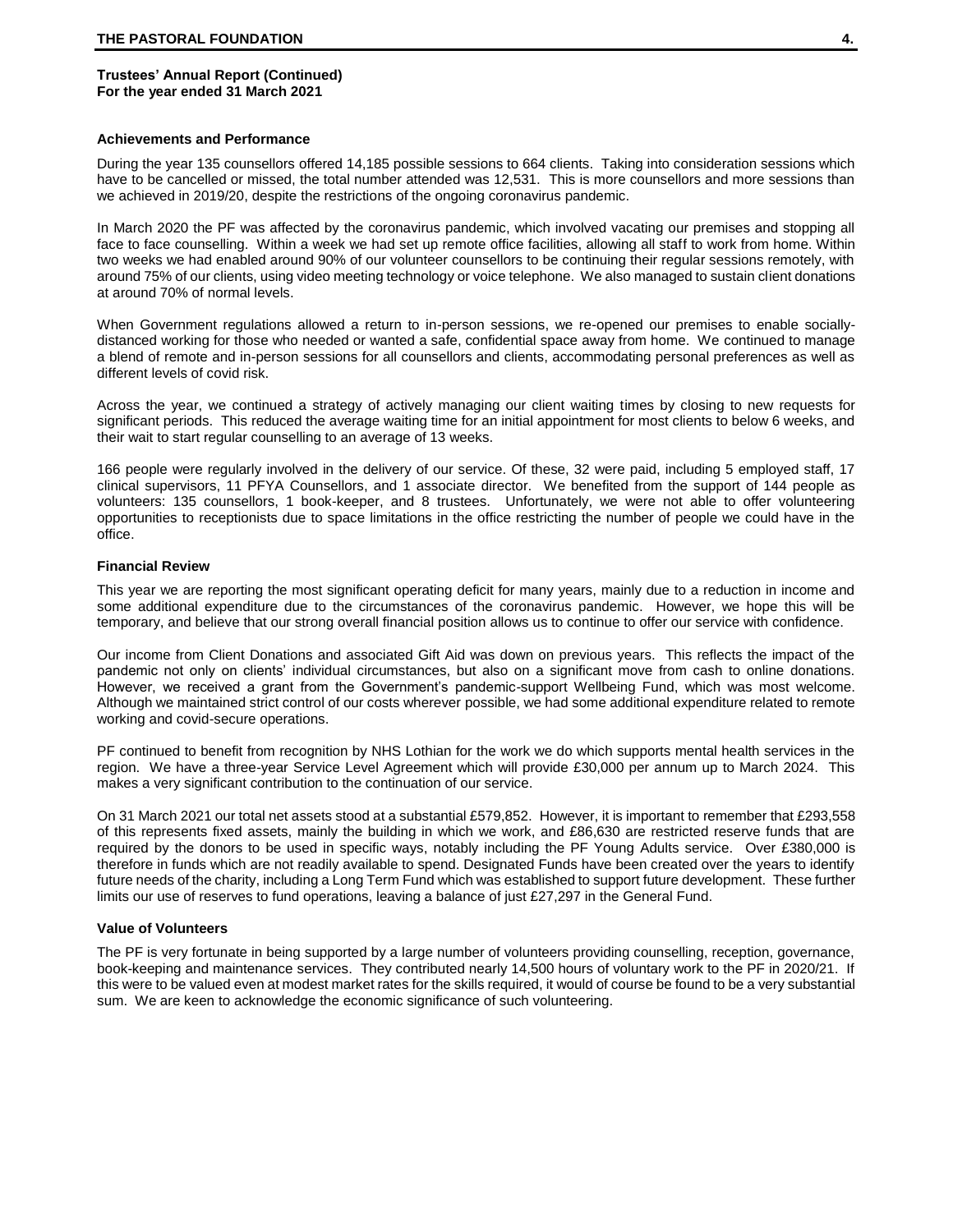#### **Reserves policy and going concern**

The charity recognises that reserves are needed to sustain expenditure for a period in the event of a decline in income. The trustees consider that the minimum level of liquid reserves maintained should be equivalent to six months of forecast operating expenditure, due to the longer term commitment to clients that is integral to the therapeutic process. At the moment, this equates to approximately £100,000, as the expenditure on the PFYA service is covered by restricted funds. They are pleased to report that reserves have been maintained at this level for another year.

The organisation also holds a designated building maintenance fund with a balance of £20,000, as it recognises the need to keep reserves for the maintenance, repair and future refurbishment of the property which we own.

The trustees previously established the PF Long Term Fund of £120,000 to indicate provision for the anticipated costs of restructuring and service development in the long term.

Although our building is an asset of the organisation and thus, technically, part of the value of our reserves, it is not an asset that can be readily realised to fund continuing operations. The designated Fixed Asset Fund (£293,558) includes the amount of total reserves tied up in this way. The Board considers that it should disregard the value of the Fixed Asset Fund when assessing the liquid reserves policy.

In addition, the charity holds a Restricted Reserve of £86,630 which can only be used for purposes of funding the PF Young Adults service, as specified by the donor. This and other Restricted Funds cannot be considered available for funding any other aspect of the PF's operations or development.

The trustees are of the view that the charity is a going concern.

#### **Plans for future periods**

The PF is still unique within the Edinburgh area in being the only counselling agency offering generic counselling services to any member of the public over the age of 18, from any area of the Lothians, without requiring a minimum financial contribution. There is always a degree of uncertainty regarding our income each year, and so we will continue to fundraise within the community, and to seek partnerships with local organisations who may help us do this.

We launched a PF Young Adults service in 2017 providing counselling to young adults between 18 and 25, expanding our service by fully utilising our premises on a Saturday, and providing the opportunity for some paid counselling work to some of our regular volunteer counsellors. This was originally conceived and funded as a three-year project which would have ended in the summer of 2020. However, our careful stewardship of the funds, combined with the willingness of PFYA clients to make donations, has meant that we are able to contemplate this service becoming a permanent part of the PF. Although we may need to carry out specific fundraising to maintain in the future, we plan to keep it as part of our work.

The rapid development of our service during the pandemic has allowed us to establish a permanent blend of face-to-face and remote working. This will be consolidated in the year ahead with the development of policies, systems and working practices to ensure the continuing smooth, efficient and effective delivery of the service.

Our commitment to CPD for our volunteers continues, and we look forward to the return of in-person workshops. These are not only important to the development of interpersonal counselling skills, but also serve to build connections and networks between our counsellors. Our aim with the CPD programme will continue to be that is will remain largely cost-neutral.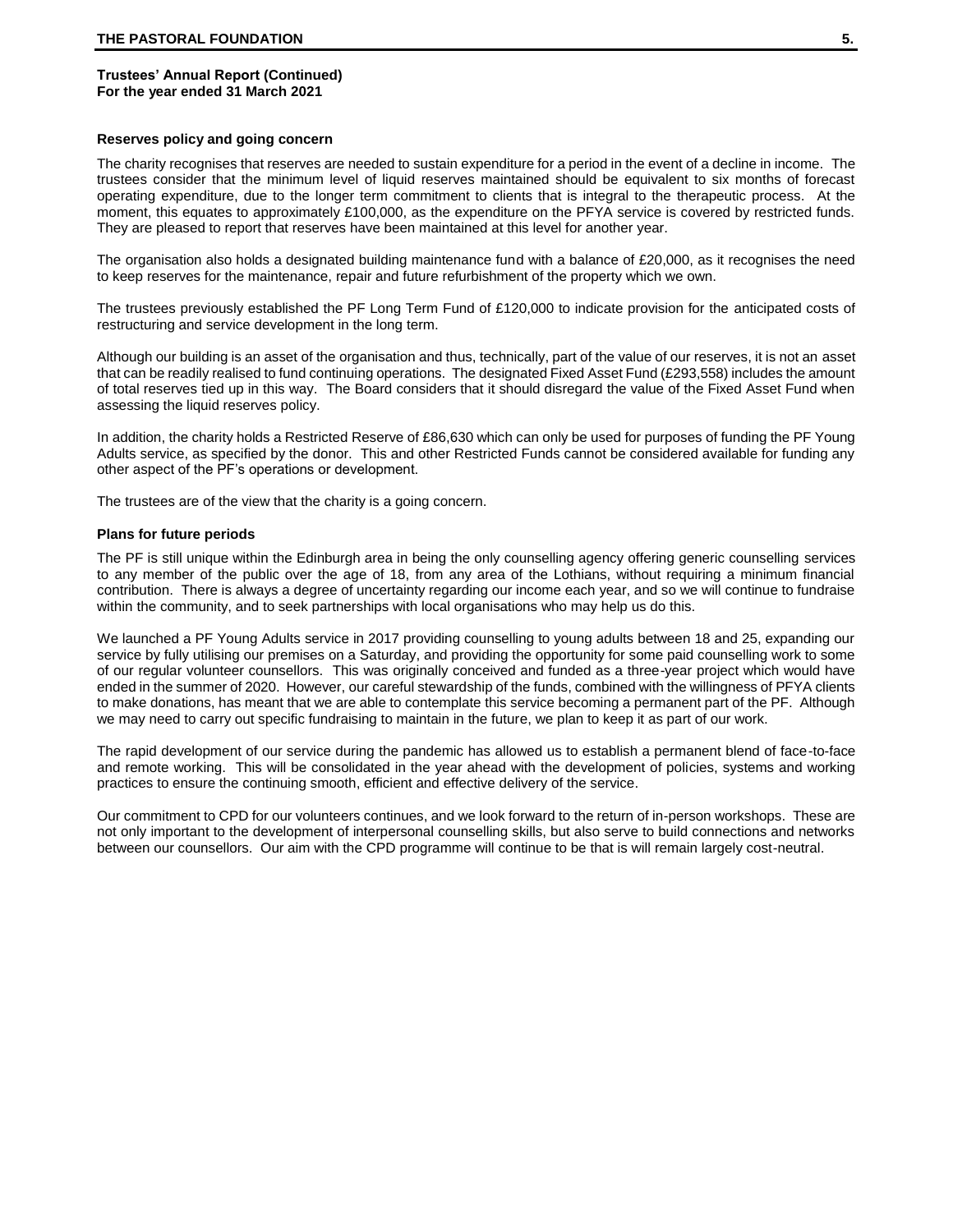#### **Structure, Governance and Management**

#### *Governing Document*

The Pastoral Foundation is a company limited by guarantee governed by its Memorandum and Articles of Association dated 27 September 2006. It is registered as a charity with OSCR.

#### *Appointment of Trustees*

Trustees are appointed at the Company's Annual General meeting. Trustees can be co-opted during the year and these new appointments stand for re-election at the following Annual General meeting.

The trustees are recruited to maintain a balance of skills within the Board. Most appointments come from parties who already know the work of The Pastoral Foundation and who are able to commit time to the charity's objectives. In 2020/21 we benefitted from the continued commitment of our existing Board Members but did not recruit any new trustees.

#### *Trustee induction and training*

Training publications are made available to trustees to assist them to carry out their duties and understand their responsibilities. New trustees are given a copy of the Memorandum and Articles of the Company, Companies House literature, as well as a copy of the Guidance for Charity Trustees published by OSCR. Opportunities are sought throughout the year for trustees to attend appropriate training and information events.

#### *Organisation*

The Board of Trustees appoint the Director of Counselling, who is responsible for the day-to-day running of the charity including supervision of staff. The trustees meet on at least four occasions each year to examine regular strategic, financial and operational matters, and up to twice a year for longer term planning and development discussions. They are also available to assist the Director of Counselling on more complex issues.

#### *Pay policy for senior staff*

The trustees consider the Board of Trustees, who are the Charity's Directors, and the Director of Counselling comprise the key management personnel of the Charity in charge of directing and controlling, running and operating the Charity on a day to day basis. Trustees are not remunerated for their services as trustees. Details of trustees' expenses are disclosed in note 8 to the accounts.

The pay of the senior staff is reviewed annually and normally increased in line with inflation, taking into account affordability and any changes in duties and responsibilities.

#### *Risk management*

The trustees give consideration to the major business and operational risks which the charity faces and maintain a Risk Matrix register to enable regular review and reporting of risk factors by the Director of Counselling so that necessary steps can be taken to lessen these risks. This Risk Matrix will be thoroughly examined and revised in 2021.

The Risk Matrix includes the loss of access to our premises, but it had not anticipated a cause such as a global pandemic. However, our ability to respond quickly to maintain services has demonstrated our resilience in the face of this unexpected risk.

The trustees consider that the three most important risks facing the Company, and some mitigating actions, are:

- Loss of key staff *Succession planning, networking and local knowledge are used to mitigate this risk.*
- Staff illness impacts on service *Having a Business Continuity Plan in place; Ensure reliable remote working options.* • Volunteer illness impacts on service
- *Bio-secure procedures and remote working systems in place.*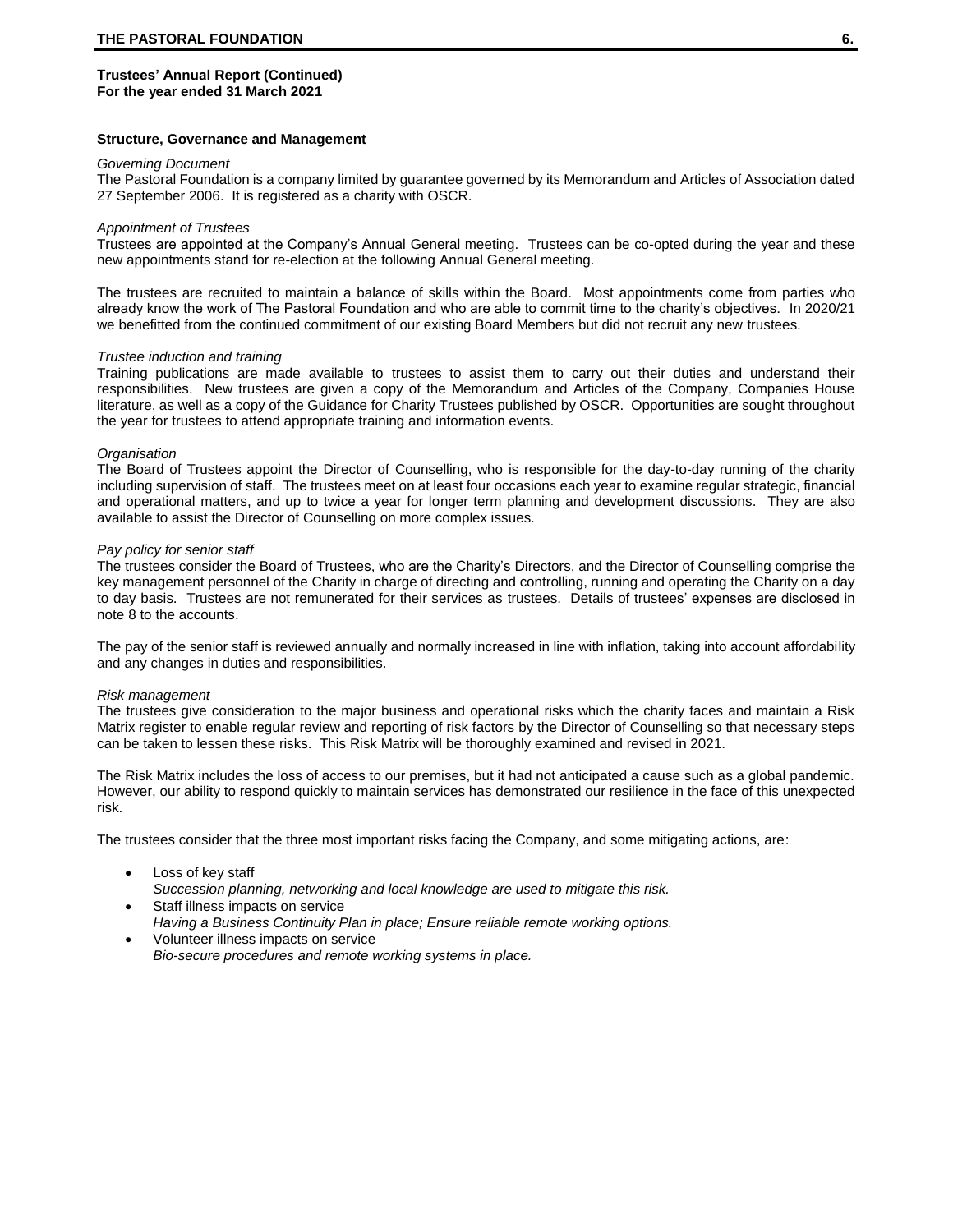#### **Trustees' responsibilities in relation to the financial statements**

The charity trustees (who are also the directors of The Pastoral Foundation Ltd. for the purposes of company law) are responsible for preparing a trustees' annual report and financial statements in accordance with applicable law and United Kingdom Accounting Standards (United Kingdom Generally Accepted Accounting Practice).

Company law requires the charity trustees to prepare financial statements for each year which give a true and fair view of the state of affairs of the charitable company and of the incoming resources and application of resources, including the income and expenditure, for that period. In preparing the financial statements, the trustees are required to:

- select suitable accounting policies and then apply them consistently;
- observe the methods and principles in the Charities SORP;
- make judgements and estimates that are reasonable and prudent;
- state whether applicable UK accounting standards have been followed, subject to any material departures disclosed and explained in the financial statements;
- prepare the financial statements on the going concern basis unless it is inappropriate to presume that the charity will continue in business.

The trustees are responsible for keeping proper accounting records that disclose with reasonable accuracy at any time the financial position of the charity and to enable them to ensure that the financial statements comply with the Companies Act 2006, Charities and Trustee Investment (Scotland) Act 2005 and the Charity Accounts (Scotland) Regulations 2006 (as amended). They are also responsible for safeguarding the assets of the charity and taking reasonable steps for the prevention and detection of fraud and other irregularities.

The trustees are responsible for the maintenance and integrity of the corporate and financial information included on the charitable company's website. Legislation in the United Kingdom governing the preparation and dissemination of financial statements may differ from legislation in other jurisdictions.

This report has been prepared in accordance with the special provisions of Part 15 of the Companies Act 2006 relating to small charitable companies.

By order of the Board of Trustees

Sick Monson

Dick Manson (Chair)

15 October 2021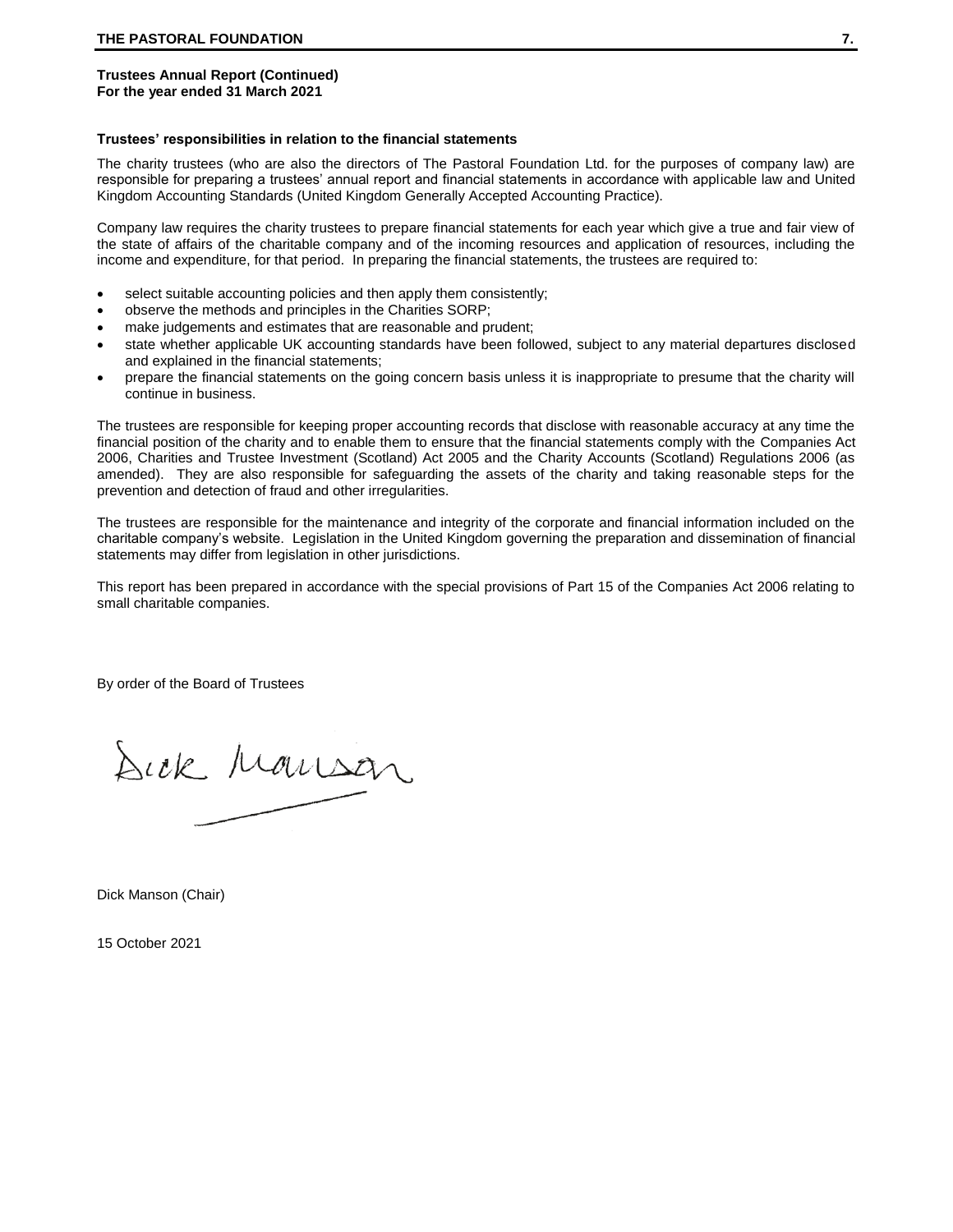# **Independent Examiner's Report to the Trustees of The Pastoral Foundation**

I report on the accounts of the charity for the year ended 31 March 2021 which are set out on pages 9 to 16.

#### **Respective responsibilities of trustees and examiner**

The Charity's trustees (who are also the directors of the company for the purposes of company law) are responsible for the preparation of the accounts in accordance with the terms of the Charities and Trustee Investment (Scotland) Act 2005 and the Charities Accounts (Scotland) Regulations 2006 (as amended). The Charity trustees consider that the audit requirement of Regulation 10(1) (a) - (c) of the Accounts Regulations does not apply. It is my responsibility to examine the accounts as required under section 44 (1) (c) of the Act and to state whether particular matters have come to my attention.

#### **Basis of Independent examiner's statement**

My examination is carried out in accordance with Regulation 11 of the Charities Accounts (Scotland) Regulations 2006 (amended). An examination includes a review of the accounting records kept by the Charity and a comparison of the accounts presented with those records. It also includes consideration of any unusual items or disclosures in the accounts, and seeks explanations from the trustees concerning any such matters. The procedures undertaken do not provide all the evidence that would be required in an audit, and consequently I do not express an audit opinion on the view given by the accounts.

#### **Independent examiners statement**

In the course of my examination, no matter has come to my attention

1. which gives me reasonable cause to believe that in any material respect the requirements:

- to keep accounting records in accordance with Section 44 (1) (a) of the 2005 Act and Regulation 4 of the 2006 Accounts Regulations, and
- to prepare accounts which accord with the accounting records and comply with Regulation 8 of the 2006 Accounts **Regulations**

have not been met, or

2. to which, in my opinion, attention should be drawn in order to enable a proper understanding of the accounts to be reached.

**Allison Neill C.A. (ICAS) James Anderson & Co Chartered Accountant (ICAS) Pentland Estate STRAITON Edinburgh EH20 9QH**

**15 October 2021**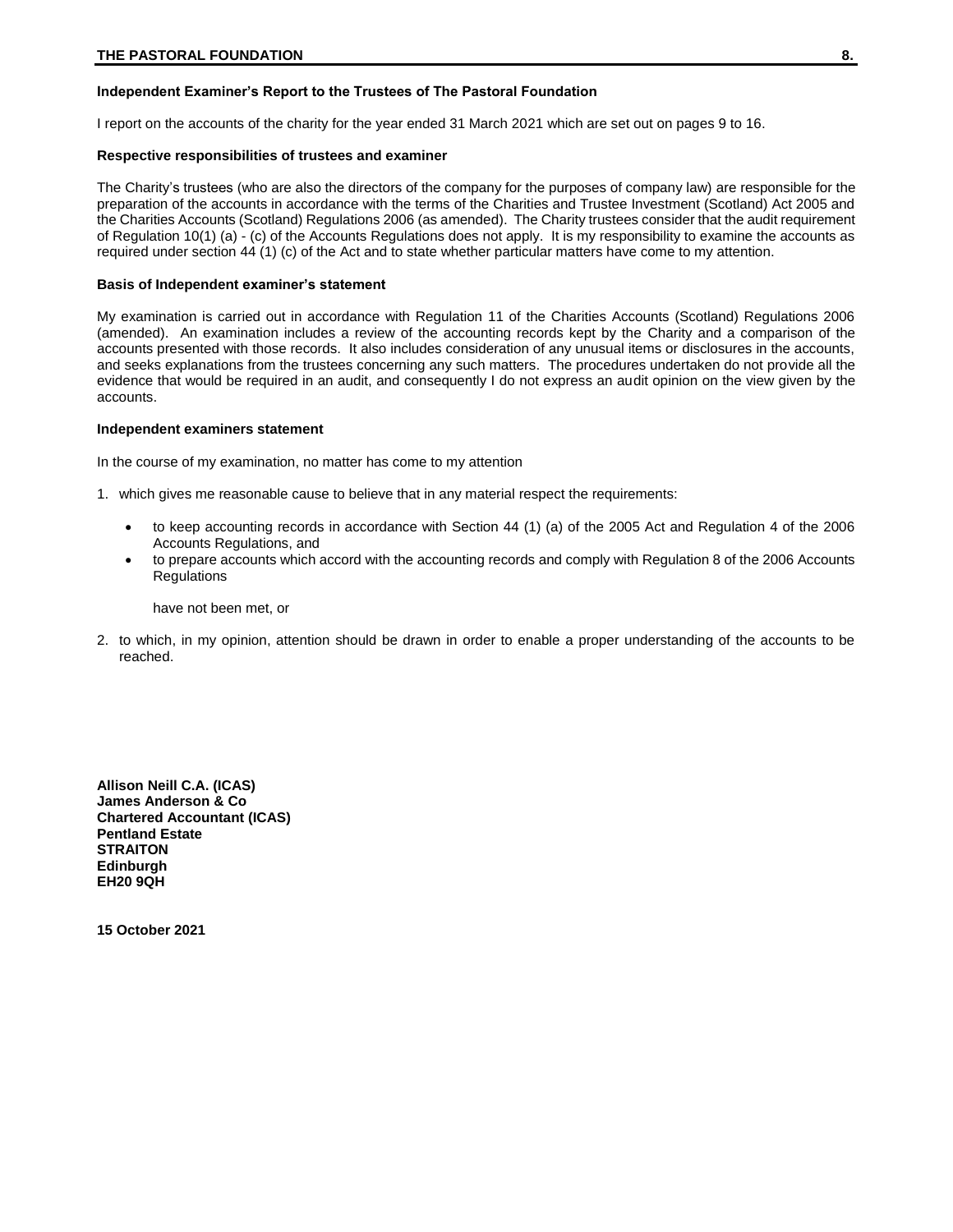#### **Statement of Financial Activities (Including Income & Expenditure Account) For the Year ended 31 March 2021**

|                                                               |              | <b>Unrestricted Funds</b> |                                   | <b>Total</b>                      | <b>Total</b><br><b>Total</b> |                      |
|---------------------------------------------------------------|--------------|---------------------------|-----------------------------------|-----------------------------------|------------------------------|----------------------|
|                                                               | <b>Notes</b> | General<br><b>Fund</b>    | <b>Designated</b><br><b>Funds</b> | <b>Restricted</b><br><b>Funds</b> | <b>Funds</b><br>2021         | <b>Funds</b><br>2020 |
|                                                               |              | £                         | £                                 | £                                 | £                            | £                    |
| <b>Income</b>                                                 |              |                           |                                   |                                   |                              |                      |
| Donations & grants                                            | 3            | 31,450                    |                                   | 15,896                            | 47,346                       | 38,351               |
| Charitable activities                                         | 4            | 173,373                   |                                   |                                   | 173,373                      | 200,651              |
| Investments                                                   | 5            | 3,053                     | $\overline{\phantom{a}}$          |                                   | 3,053                        | 3,276                |
| <b>Total Income</b>                                           |              | 207,876                   |                                   | 15,896                            | 223,772                      | 242,278              |
| <b>Expenditure</b>                                            |              |                           |                                   |                                   |                              |                      |
| Charitable activities                                         | 6            | 208,043                   | 2,892                             | 43,400                            | 254,335                      | 249,749              |
| <b>Total Expenditure</b>                                      |              | 208,043                   | 2,892                             | 43,400                            | 254,335                      | 249,749              |
| Net (Expenditure)                                             |              | (167)                     | (2,892)                           | (27, 504)                         | (30, 563)                    | (7, 471)             |
| Transfer between funds                                        | 12           |                           |                                   |                                   |                              |                      |
| Net movement in funds                                         |              | (167)                     | (2,892)                           | (27, 504)                         | (30, 563)                    | (7, 471)             |
| <b>Reconciliation of Funds</b><br>Total funds brought forward |              | 27,464                    | 468,817                           | 114,134                           | 610,415                      | 617,886              |
| <b>Total funds carried forward</b>                            | 12           | 27,297                    | 465,925                           | 86,630                            | 579,852                      | 610,415              |

The results set out in the statement above derive wholly from the continuing operations of the Charity. The Charity has no recognised gains or losses other than as stated above.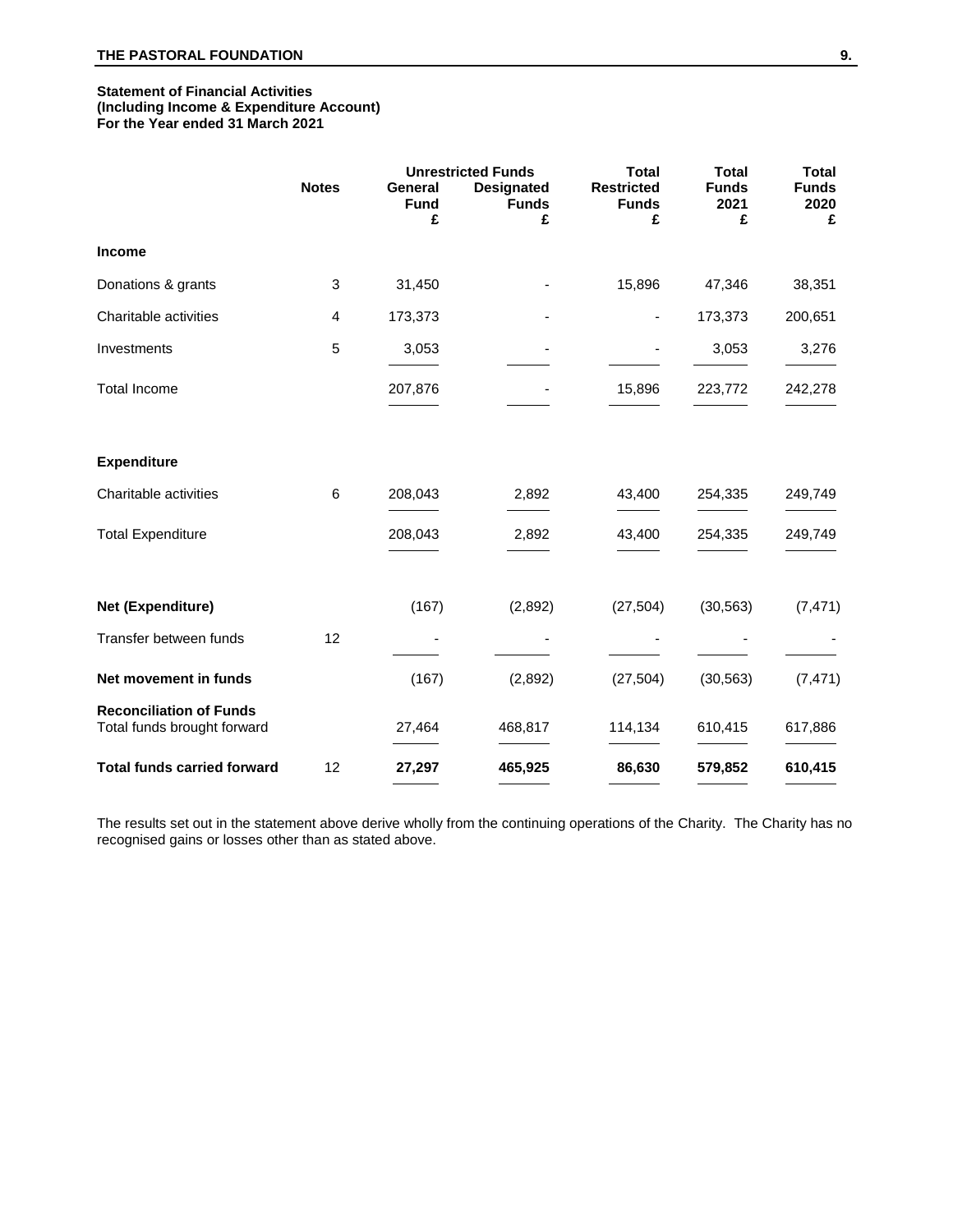**Balance Sheet**

| ٦<br>×. | ۰.      |
|---------|---------|
|         | I<br>۰. |

| As at 31 March 2021                                                       | <b>Notes</b> | 2021<br>£         | 2020<br>£         |
|---------------------------------------------------------------------------|--------------|-------------------|-------------------|
| <b>Fixed Assets</b>                                                       |              |                   |                   |
| Tangible fixed assets                                                     | 9            | 293,558           | 296,450           |
| <b>Current Assets</b>                                                     |              |                   |                   |
| <b>Debtors</b><br>Bank & cash                                             | 10           | 5,087<br>290,924  | 4,694<br>315,862  |
|                                                                           |              | 296,011           | 320,556           |
| <b>Creditors</b>                                                          |              |                   |                   |
| Amount falling due within one year                                        | 11           | 9,717             | 6,591             |
| <b>Net Current Assets</b>                                                 |              | 286,294           | 313,965           |
| <b>Net Assets</b>                                                         |              | 579,852           | 610,415           |
| The Funds of the Charity                                                  |              |                   |                   |
| Unrestricted fund - General fund<br>Unrestricted funds - Designated funds | 12<br>12     | 27,297<br>465,925 | 27,464<br>468,817 |
| <b>Total Unrestricted Funds</b>                                           |              | 493,222           | 496,281           |
| <b>Restricted funds</b>                                                   | 12           | 86,630            | 114,134           |
| <b>Total Funds</b>                                                        |              | 579,852           | 610,415           |

The charitable company is entitled to exemption from audit under Section 477 of the Companies Act 2006 for the year ended 31 March 2021.

The members have not required the charitable company to obtain audit of its financial statements for the year ended 31 March 2021 in accordance with Section 476 of the Companies Act 2006.

The trustees acknowledge their responsibilities for:

- (a) ensuring that the charitable company keeps accounting records that comply with Sections 386 and 387 of the Companies Act 2006 and
- (b) preparing financial statements which give a true and fair view of the state of affairs of the charitable company as at the end of each financial year and of its surplus or deficit for each financial year in accordance with the requirements of Sections 394 and 395 and which otherwise comply with the requirements of Companies Act 2006 relating to financial statements, so far as applicable to the charitable company.

These financial statements have been prepared in accordance with the special provisions of Part 15 of the Companies Act 2006 relating to small charitable companies.

The financial statements on pages 9 to 16 were approved on 15 October 2021 and signed on its behalf.

D.P. Kelpi

Dan Kelpie Trustee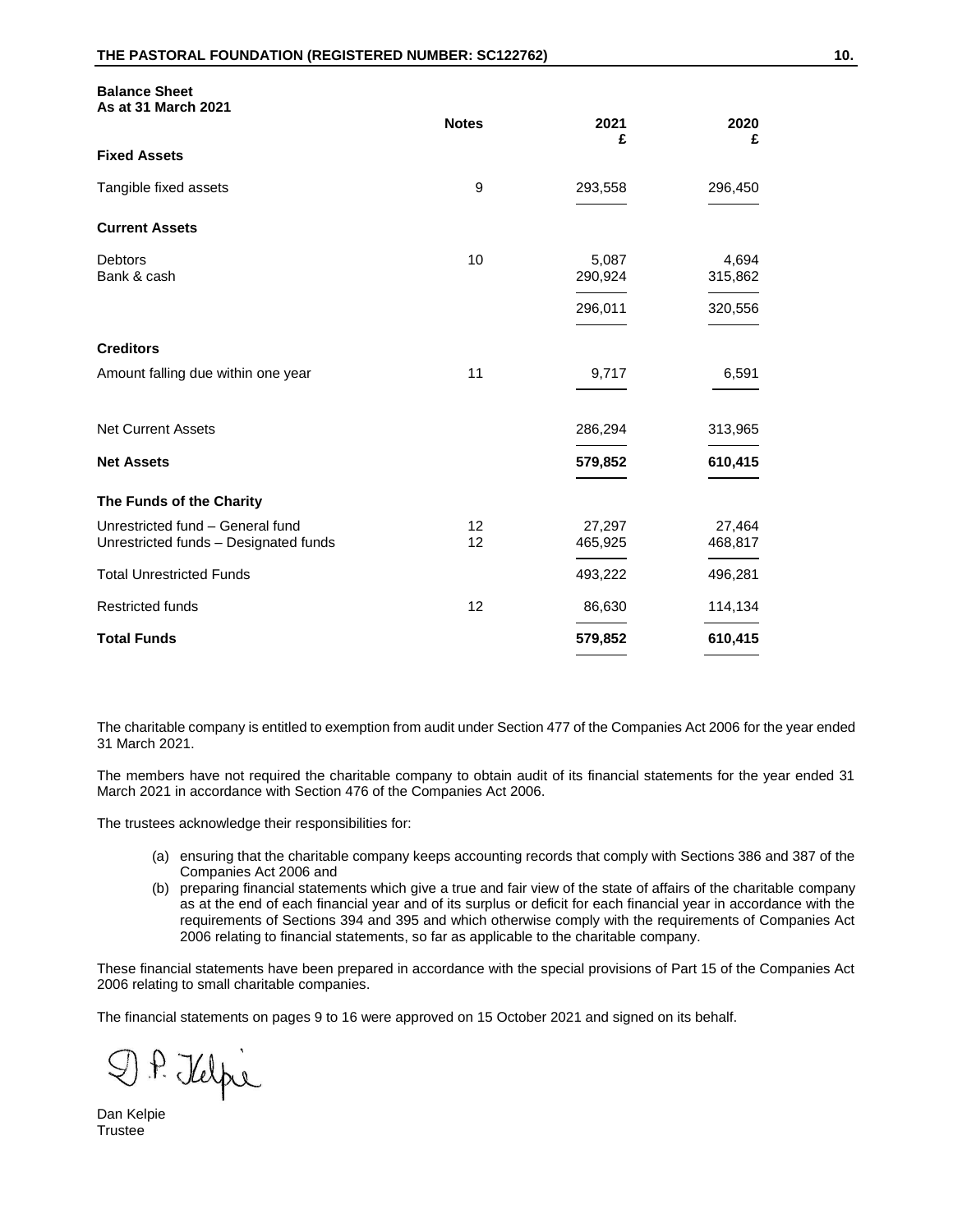## **Notes to the Financial Statements For the Year ended 31 March 2021**

## **1. Statutory information**

The Pastoral Foundation is a private company, limited by guarantee with charitable status and registered in Scotland. The company's registration number and registered office address can be found on the Reference and Administrative Details page.

The presentation currency of the financial statements is the Pound Sterling  $(E)$ .

## **2. Accounting Policies**

The principal accounting policies adopted, judgements and key sources of estimation uncertainty in the preparation of the financial statements are as follows:

## **a) Basis of accounting**

The financial statements have been prepared in accordance with the charity's constitution, the Charities and Trustee Investment (Scotland) Act 2005, the Charities Accounts (Scotland) Regulations 2006 (as amended), the Statement of Recommended Practice (SORP) FRS 102 "Accounting and Reporting by Charities" (effective January 2019), the Financial Reporting Standard 102 (FRS102) and the Companies Act 2006.

The Pastoral Foundation meets the definition of a public benefit entity under FRS 102.

Assets and liabilities are initially recognised at historical cost or transaction value unless otherwise stated in the relevant accounting policy note(s).

## **b) Preparation of the accounts on a going concern basis**

The financial statements are prepared on a going concern basis and the trustees consider that there are no material uncertainties about the Charity's ability to continue as a going concern. During their assessment the key area considered was the Charity's continuing ability to provide counselling services to meet public demand. With the property now being owned by the Charity outright, stability within its key personnel and a client waiting list the trustees consider that the Charity will continue to operate for the foreseeable future.

#### **c) Donated Services**

In accordance with the Charities SORP (FRS102) general volunteer time is not recognised in the accounts. Information regarding the contribution of volunteers is provided in the Trustees Annual Report.

#### **d) Income**

All income is recognised once the Charity has entitlement to the income, there is sufficient certainty of receipt and so it is probable that the income will be received, and the amount of income receivable can be measured reliably.

Donations and grants are recognised when they have been communicated in writing with notification of both the amount and settlement date. In the event that a donation or grant is subject to conditions that require a level of performance before the Charity is entitled to the funds, the income is deferred and not recognised until either those conditions are fully met, or the fulfilment of those conditions is wholly within the control of the Charity and it is probable that those conditions will be fulfilled in the reporting period.

Interest on funds held on deposit is included upon notification of the interest paid or payable by the Bank.

#### **e) Expenditure recognition**

Liabilities are recognised as expenditure as soon as there is a legal or constructive obligation committing the Charity to that expenditure, it is probable that settlement will be required and the amount of the obligation can be measured reliably.

All expenditure is accounted for on an accruals basis. All expenses, including support costs and governance costs, are allocated or apportioned to the applicable expenditure headings in the statement of financial activities.

All expenditure relates to charitable actions and governance cost in respect of an Independent Examiner.

# **f) Irrecoverable VAT**

Irrecoverable VAT is charged against the expenditure heading for which it was incurred.

# **g) Tangible fixed assets and depreciation**

Tangible fixed assets are stated at cost less depreciation. Depreciation is calculated to write off the cost of tangible fixed assets less their estimated residual values over their expected useful lives on the undernoted basis.

Furniture & office equipment - 4 years Computer equipment - 4 years Heritable property - 30 years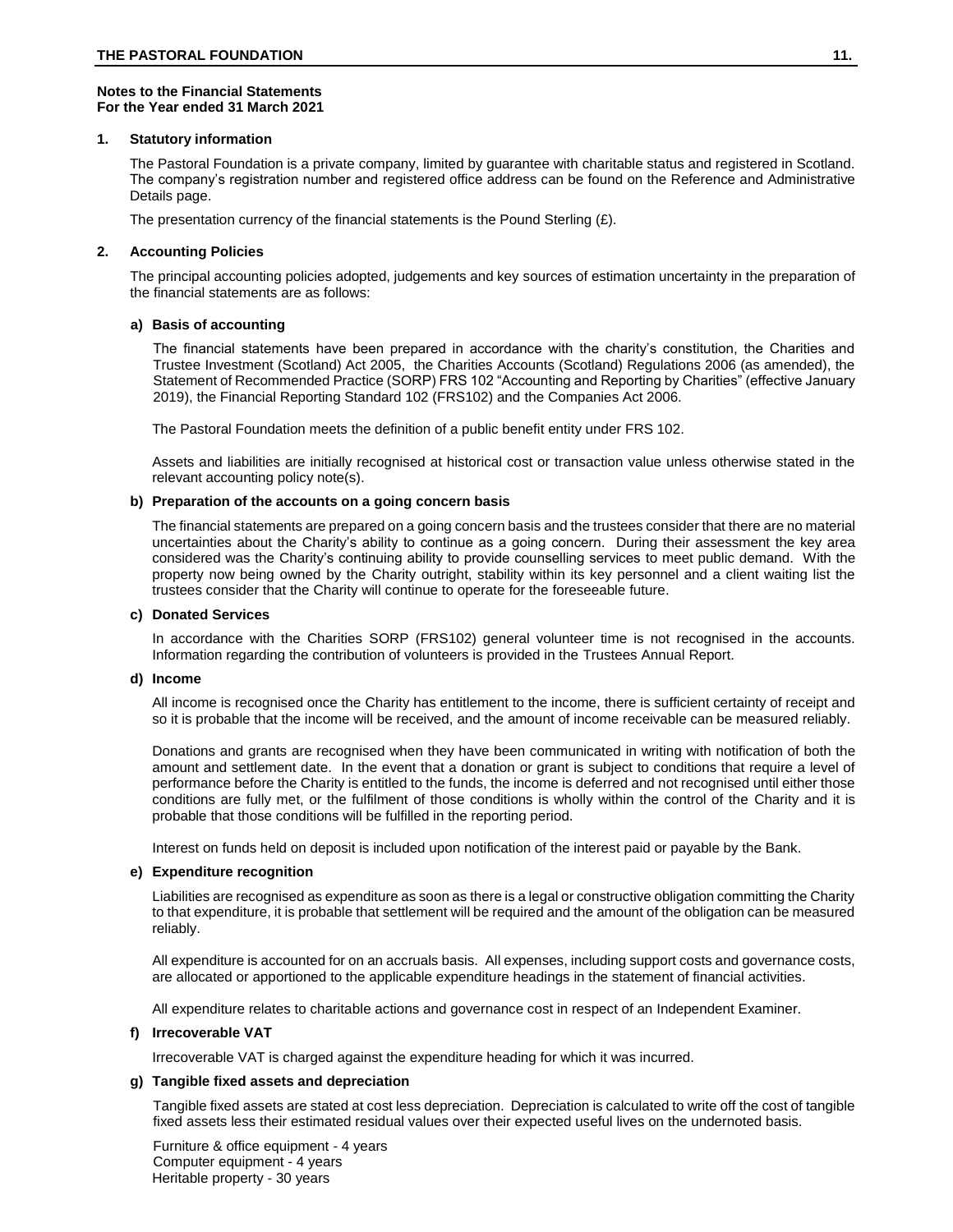#### **Notes to the Financial Statements For the year ended 31 March 2021**

#### **h) Impairment**

Assets not measured at fair value are reviewed for any indication that the asset may be impaired at each balance sheet date. If such indication exists, the recoverable amount of the asset, or the asset's cash generating unit, is estimated and compared to the carrying amount. Where the carrying amount exceeds its recoverable amount, an impairment loss is recognised in profit or loss unless the asset is carried at a revalued amount where the impairment loss is a revaluation decrease.

# **i) Debtors and creditors receivable / payable within one year**

Debtors and creditors with no stated interest rate and receivable or payable within one year are recorded at transaction price. Any losses arising from impairment are recognised in expenditure.

## **j) Cash in bank and in hand**

Cash at bank and cash in hand includes cash and short term highly liquid investments that mature in no more than twelve months.

#### **k) Fund accounting**

Unrestricted income funds comprise those funds which the trustees are free to use for any purpose in furtherance of the charitable objects. Unrestricted funds include designated funds where the trustees, at their discretion, have created a fund for a specific purpose.

Restricted funds are funds which are to be used in accordance with specific restrictions imposed by the donor.

Further details of each fund are disclosed in note 12.

#### **l) Pension costs**

The charitable company operates a defined contribution pension scheme. Contributions payable to the charitable company's pension scheme are charged to the Statement of Financial Activities in the period to which they relate.

#### **m) Taxation**

The company is a registered charity and is exempt from corporation tax on its charitable activity.

| 3. | <b>Donations &amp; Grants</b>                                                           | 2021<br>£                   | 2020<br>£                   |
|----|-----------------------------------------------------------------------------------------|-----------------------------|-----------------------------|
|    | General Fund - Unrestricted                                                             |                             |                             |
|    | Anonymous donations over £1,000<br>Other donations under £1,000<br>Gift aid recoverable | 9,168<br>6,971<br>1,311     | 12,087<br>8,341<br>1,429    |
|    | Covid 19 support grant                                                                  | 17,450<br>14,000            | 21,857                      |
|    |                                                                                         | 31,450                      | 21,857                      |
|    | <b>Young Adult Counselling Fund</b>                                                     |                             |                             |
|    | Client donations<br>Gift aid recoverable                                                | 14,368<br>1,528             | 15,196<br>1,298             |
|    |                                                                                         | 15,896                      | 16,494                      |
| 4. | <b>Income from Charitable Activities</b>                                                |                             |                             |
|    | <b>General Fund - Unrestricted</b>                                                      |                             |                             |
|    | Counselling contributions<br><b>NHS Lothian</b><br>Gift aid recoverable                 | 127,298<br>30,000<br>16,075 | 149,716<br>30,000<br>20,935 |

200,651

173,373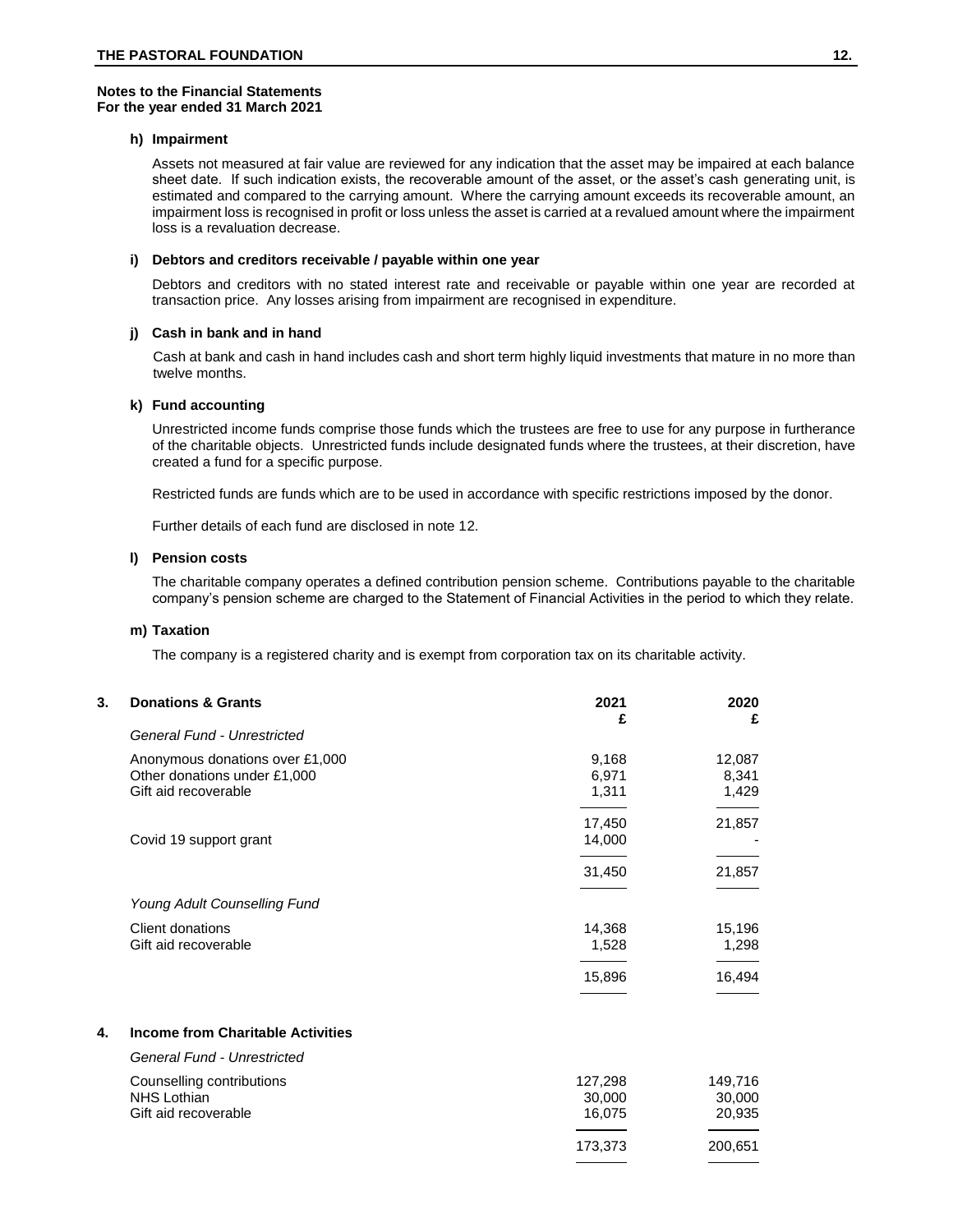# **THE PASTORAL FOUNDATION** 13.

# **Notes to the Financial Statements For the year ended 31 March 2021**

| 5. | <b>Income from Investments</b>                                                                                                                                                                                                                                                                                                                                                                                                                                                                                                                                                                                                                                                                           | 2021<br>£                                                                                                                                                                                                                                            | 2020<br>£                                                                                                                                                                                                                                                    |
|----|----------------------------------------------------------------------------------------------------------------------------------------------------------------------------------------------------------------------------------------------------------------------------------------------------------------------------------------------------------------------------------------------------------------------------------------------------------------------------------------------------------------------------------------------------------------------------------------------------------------------------------------------------------------------------------------------------------|------------------------------------------------------------------------------------------------------------------------------------------------------------------------------------------------------------------------------------------------------|--------------------------------------------------------------------------------------------------------------------------------------------------------------------------------------------------------------------------------------------------------------|
|    | General Fund - Unrestricted                                                                                                                                                                                                                                                                                                                                                                                                                                                                                                                                                                                                                                                                              |                                                                                                                                                                                                                                                      |                                                                                                                                                                                                                                                              |
|    | <b>Bank interest</b>                                                                                                                                                                                                                                                                                                                                                                                                                                                                                                                                                                                                                                                                                     | 3,053                                                                                                                                                                                                                                                | 3,276                                                                                                                                                                                                                                                        |
| 6. | <b>Expenditure on Charitable Activities</b>                                                                                                                                                                                                                                                                                                                                                                                                                                                                                                                                                                                                                                                              | Total<br>2021                                                                                                                                                                                                                                        | Total<br>2020                                                                                                                                                                                                                                                |
|    | General Fund - Unrestricted                                                                                                                                                                                                                                                                                                                                                                                                                                                                                                                                                                                                                                                                              | £                                                                                                                                                                                                                                                    | £                                                                                                                                                                                                                                                            |
|    | Salaries, national insurance<br>Employer pension costs<br>Recruitment costs<br>Fast track payments<br>Supervision fees<br>Assessment fees<br>Contract work<br>Advertising<br>In-service training<br>Professional indemnity insurance<br>Subscriptions<br><b>Books</b><br>Catering<br>Travel<br>Staff training<br>Rates & water rates<br>Heat & light<br>Insurance<br>Cleaning<br>Payroll processing<br>Employment related costs<br>Printing & stationery<br>Computer software & office equipment repairs<br>Upkeep property<br>Telephone<br>Postages<br>Independent examiner's fee<br>Production of annual report & AGM costs<br>Company registration<br>Miscellaneous<br>Queens Award Celebration costs | 110,064<br>3,102<br>230<br>858<br>48,890<br>6,093<br>11,600<br>55<br>850<br>831<br>1,237<br>69<br>79<br>31<br>50<br>2,997<br>2,110<br>1,941<br>1,840<br>722<br>25<br>1,324<br>6,695<br>1,949<br>1,596<br>281<br>1,440<br>785<br>13<br>286<br>208,043 | 105,604<br>2,992<br>125<br>1,200<br>46,626<br>6,036<br>10,486<br>3,650<br>775<br>1,222<br>172<br>884<br>54<br>40<br>3,051<br>2,215<br>1,808<br>2,068<br>663<br>75<br>2,988<br>7,976<br>2,368<br>1,223<br>28<br>1,392<br>752<br>13<br>756<br>1,010<br>208,252 |
|    |                                                                                                                                                                                                                                                                                                                                                                                                                                                                                                                                                                                                                                                                                                          |                                                                                                                                                                                                                                                      |                                                                                                                                                                                                                                                              |
|    | Young Adult Counselling Service Fund - Restricted<br>Administrator salary and national insurance<br>Employer pension cost<br>Manager fee<br>Contract work<br>Supervision<br>Assessment                                                                                                                                                                                                                                                                                                                                                                                                                                                                                                                   | 7,040<br>198<br>63<br>30,986<br>4,091<br>1,022<br>43,400                                                                                                                                                                                             | 6,741<br>191<br>160<br>27,280<br>3,923<br>1,104<br>39,399                                                                                                                                                                                                    |
|    | <b>Fixed Asset Fund - Designated</b>                                                                                                                                                                                                                                                                                                                                                                                                                                                                                                                                                                                                                                                                     |                                                                                                                                                                                                                                                      |                                                                                                                                                                                                                                                              |
|    | Depreciation                                                                                                                                                                                                                                                                                                                                                                                                                                                                                                                                                                                                                                                                                             | 2,892                                                                                                                                                                                                                                                | 2,098                                                                                                                                                                                                                                                        |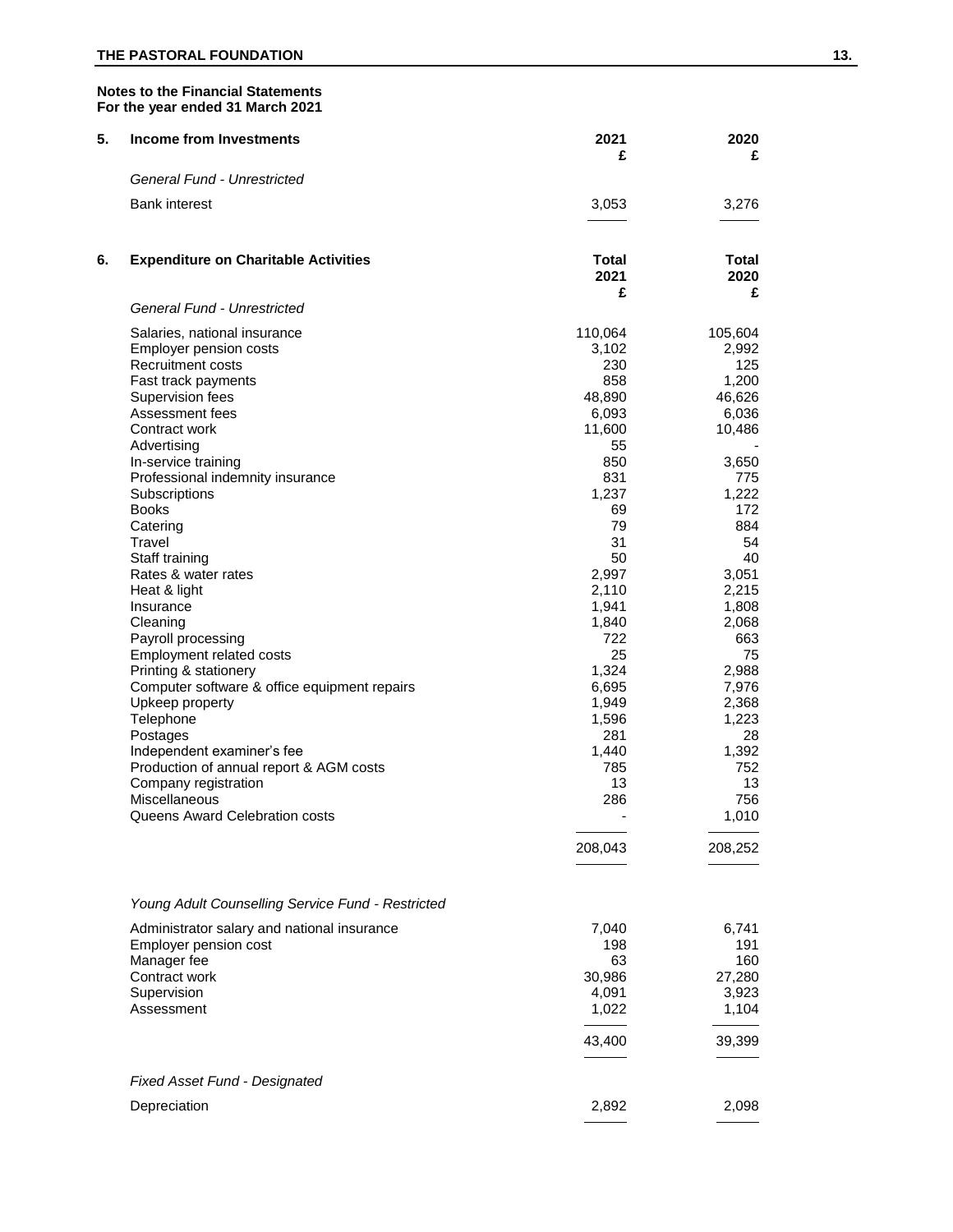|    | <b>Notes to the Financial Statements</b><br>For the year ended 31 March 2021 | 2021           | 2020    |         |
|----|------------------------------------------------------------------------------|----------------|---------|---------|
|    |                                                                              |                | £       | £       |
| 7. | <b>Employee Information</b>                                                  |                | No      | No      |
|    | The average monthly number of                                                |                |         |         |
|    | employees during the year was:                                               |                | 5       | 5       |
|    |                                                                              |                |         |         |
|    | Costs                                                                        |                | £       | £       |
|    | <b>Salaries</b>                                                              |                | 111,858 | 106,579 |
|    | Social security costs                                                        |                | 5,246   | 5,766   |
|    | Pension costs                                                                |                | 3,300   | 3,183   |
|    |                                                                              |                | 120,404 | 115,528 |
|    | No staff member is remunerated at a level in excess of £60,000 per annum.    |                |         |         |
|    | Total key management remuneration was:                                       | Total benefits | 52,671  | 51.278  |
|    |                                                                              |                |         |         |

## **8. Related Party Transactions and Trustees' Expenses and Remuneration**

The trustees' give freely their time and expertise without any form of remuneration for their services as trustees.

Alison Hampton is also employed by The Pastoral Foundation as Director of Counselling. She received no remuneration for serving as a trustee but received a salary of £48,146 (2020: £46,453) and employer pension contributions £1,435 (2020: £1,394) for her normal employment. This is paid at the normal rate for her position within the Foundation and is permitted by the governing document. Trustees reimbursed travel expenses during the year was £Nil (2020: £Nil).

During the year £11,587 (2020: £10,486) was paid to Matthew Haggis, a trustee of the Foundation, for contract work, £454 (2020: £280) for carrying out client assessment and fast track appointments and £400 (2020: £400) for the design of the Charity's annual review and £2,000 for Covid-19 Consultancy. Judith Fewell, also a trustee in the Foundation, received £4,914 (2020: £6,560) for providing individual and group supervision sessions. The rates paid were based on a normal commercial basis and were in line with payments made to other assessors and supervisors.

#### **9. Tangible Fixed Assets**

|     |                                                           | <b>Heritable</b><br><b>Property</b><br>£ | <b>Furniture &amp;</b><br><b>Equipment</b><br>£ | Computer<br><b>Equipment</b><br>£ | <b>Total</b><br>£     |
|-----|-----------------------------------------------------------|------------------------------------------|-------------------------------------------------|-----------------------------------|-----------------------|
|     | Cost<br>31 March 2020 & 2021                              | 285,331                                  | 15,255                                          | 20,286                            | 320,872               |
|     | <b>Depreciation</b><br>31 March 2020<br>Charge for year   |                                          | 13,883<br>421                                   | 10,539<br>2,471                   | 24,422<br>2,892       |
|     | 31 March 2021                                             |                                          | 14,304                                          | 13,010                            | 27,314                |
|     | <b>Net Book Value</b><br>31 March 2021                    | 285,331                                  | 951                                             | 7,276                             | 293,558               |
|     | 31 March 2020                                             | 285,331                                  | 1,372                                           | 9,747                             | 296,450               |
| 10. | <b>Debtors</b>                                            |                                          |                                                 | 2021<br>£                         | 2020<br>£             |
|     | Tax refunds - gift aid<br>Accrued interest<br>Prepayments |                                          |                                                 | 2,131<br>67<br>2,889              | 1,750<br>216<br>2,728 |
|     |                                                           |                                          |                                                 | 5,087                             | 4,694                 |
| 11. | <b>Creditors</b>                                          |                                          |                                                 |                                   |                       |
|     | Amounts falling due within one year                       |                                          |                                                 |                                   |                       |
|     | Accruals<br>Taxation & social security                    |                                          |                                                 | 7,252<br>2,465                    | 4,708<br>1,883        |
|     |                                                           |                                          |                                                 | 9,717                             | 6,591                 |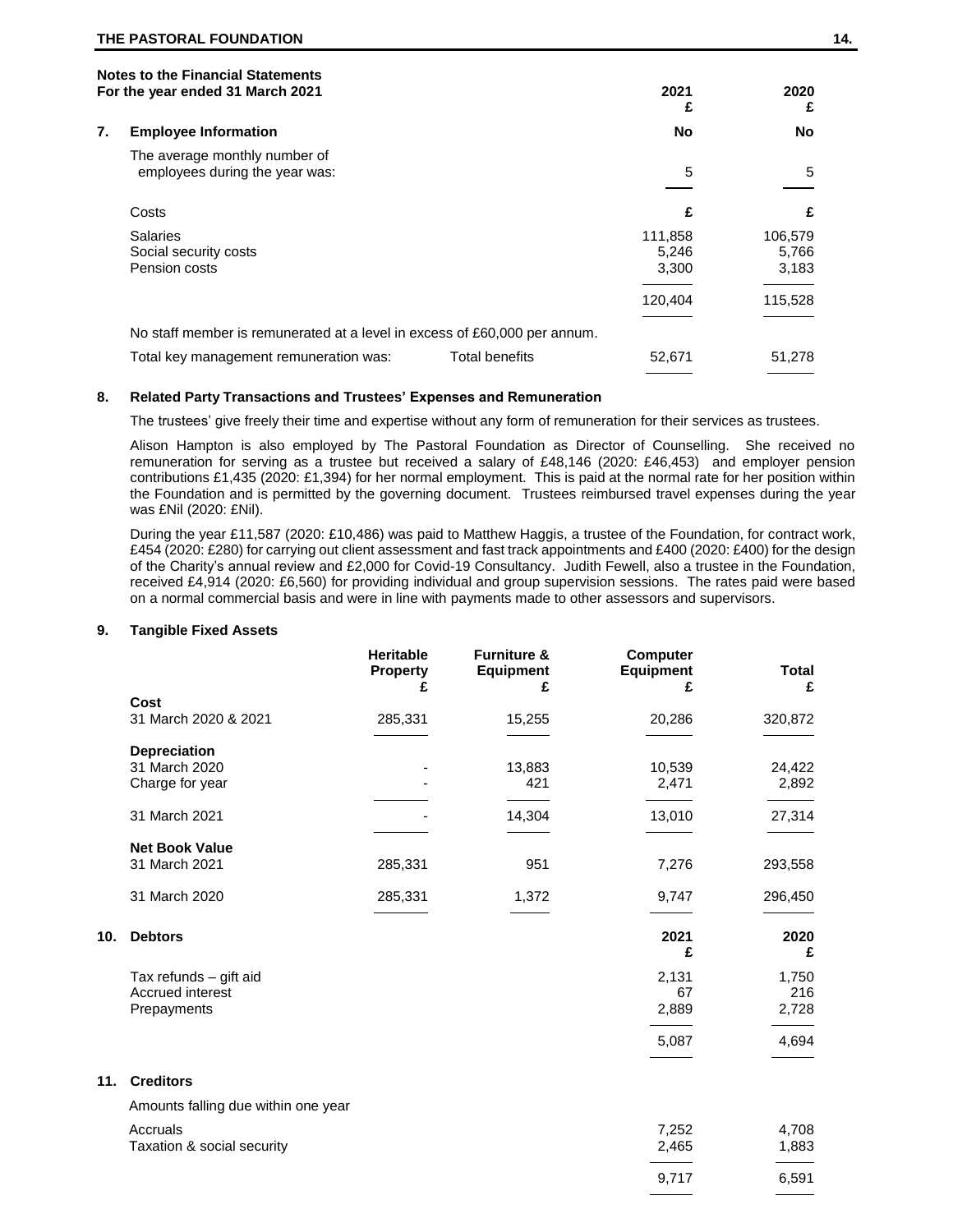# **Notes to the Financial Statements For the year ended 31 March 2021**

# **12. Statement of Funds**

*Previous year*

| <b>Unrestricted Funds</b>                           | 31 March<br>2019<br>£ | Incoming<br><b>Resources</b><br>£ | Outgoing<br><b>Resources</b><br>£ | <b>Fund</b><br><b>Transfers</b><br>£ | 31 March<br>2020<br>£ |
|-----------------------------------------------------|-----------------------|-----------------------------------|-----------------------------------|--------------------------------------|-----------------------|
| General fund                                        | 19,813                | 225,784                           | 208,252                           | (9,881)                              | 27,464                |
| Designated Funds                                    |                       |                                   |                                   |                                      |                       |
| Redundancy fund                                     | 5,000                 |                                   |                                   |                                      | 5,000                 |
| Building maintenance fund                           | 20,000                |                                   |                                   |                                      | 20,000                |
| Fixed asset fund                                    | 288,667               |                                   | 2,098                             | 9,881                                | 296,450               |
| Service continuity fund                             | 27,367                |                                   |                                   |                                      | 27,367                |
| PF Long Term Fund                                   | 120,000               |                                   |                                   |                                      | 120,000               |
|                                                     | 461,034               |                                   | 2,098                             | 9,881                                | 468,817               |
| <b>Total Unrestricted Funds</b>                     | 480,847               | 225,784                           | 210,350                           |                                      | 496,281               |
| <b>Restricted Funds</b>                             |                       |                                   |                                   |                                      |                       |
| Financial stability fund<br>Young adult counselling | 42,633                |                                   |                                   |                                      | 42,633                |
| service fund                                        | 94,406                | 16,494                            | 39,399                            |                                      | 71,501                |
| <b>Total Restricted Funds</b>                       | 137,039               | 16,494                            | 39,399                            |                                      | 114,134               |
| <b>Total Funds</b>                                  | 617,886               | 242,278                           | 249,749                           |                                      | 610,415               |
|                                                     |                       |                                   |                                   |                                      |                       |

# *Current year*

|                                                     | 31 March<br>2020 | Incoming<br><b>Resources</b> | Outgoing<br><b>Resources</b> | <b>Fund</b><br><b>Transfers</b> | 31 March<br>2021 |
|-----------------------------------------------------|------------------|------------------------------|------------------------------|---------------------------------|------------------|
| <b>Unrestricted Funds</b>                           | £                | £                            |                              |                                 | £                |
| General fund                                        | 27,464           | 207,876                      | 208,043                      |                                 | 27,297           |
| <b>Designated Funds</b>                             |                  |                              |                              |                                 |                  |
| Redundancy fund                                     | 5,000            |                              |                              |                                 | 5,000            |
| Building maintenance fund                           | 20,000           |                              |                              |                                 | 20,000           |
| Fixed asset fund                                    | 296,450          |                              | 2,892                        |                                 | 293,558          |
| Service continuity fund                             | 27,367           |                              |                              |                                 | 27,367           |
| PF Long Term Fund                                   | 120,000          |                              |                              |                                 | 120,000          |
|                                                     | 468,817          |                              | 2,892                        |                                 | 465,925          |
| <b>Total Unrestricted Funds</b>                     | 496,281          | 207,876                      | 210,935                      |                                 | 493,222          |
| <b>Restricted Funds</b>                             |                  |                              |                              |                                 |                  |
| Financial stability fund<br>Young adult counselling | 42,633           |                              |                              |                                 | 42,633           |
| service fund                                        | 71,501           | 15,896                       | 43,400                       |                                 | 43,997           |
| <b>Total Restricted Funds</b>                       | 114,134          | 15,896                       | 43,400                       |                                 | 86,630           |
| <b>Total Funds</b>                                  | 610,415          | 223,772                      | 254,335                      |                                 | 579,852          |